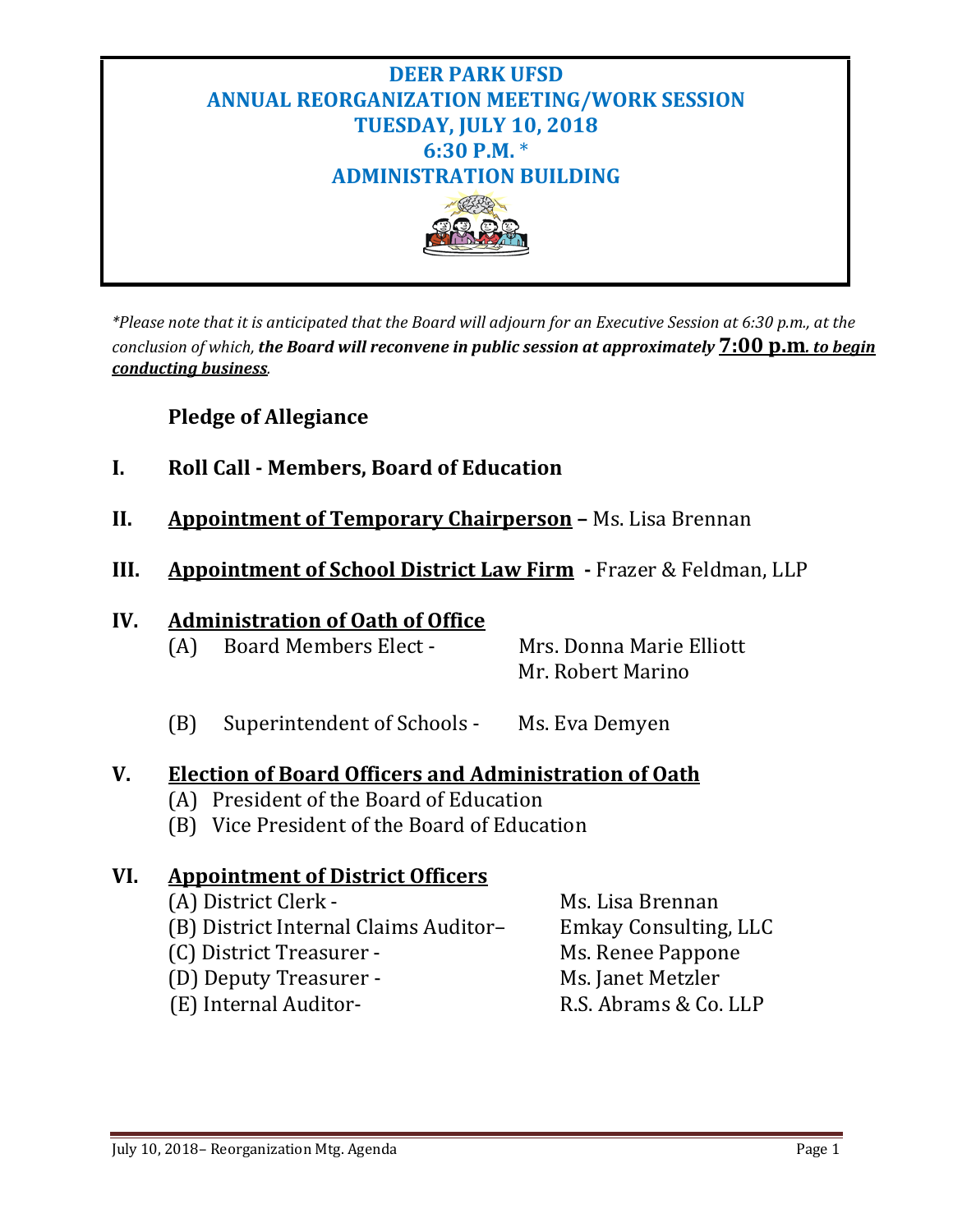## **VII. Other Appointments:**

(A) School District Physician - The Dr. Anthony Donatelli<br>
(B) School District Auditor - Nawrocki Smith LLP (B) School District Auditor - Nawrocki Smith LLP (C) School District Architect - JAG Architects<br>(D) School District Financial Advisor - Munistat Service, Inc. (D) School District Financial Advisor - Munistat Service, Inc.<br>(E) School District Bond Counsel - Hawkins, Delafield & Wood (E) School District Bond Counsel - Hawkins, Delafield & V<br>(F) Compliance Officer - Mr. James Cummings (F) Compliance Officer - Mr. James Cummings<br>
(G) Superintendent Hearing Officer- Mr. James Cummings (G) Superintendent Hearing Officer- Mr. James Cummi<br>(H) Records Access Officer - Ms. Lisa Brennan (H) Records Access Officer - Ms. Lisa Brennan<br>(I) Records Access Appeals Officer - Ms. Eva Demyen  $(I)$  Records Access Appeals Officer -(J) School Representative/Title I funds - Dr. Danielle Sheridan (K) Section 504 Appeals Officer - Mr. James Cummings (K) Section 504 Appeals Officer - Mr. James Cummings<br>(L) Title IX Coordinator - Mr. James Cummings (L) Title IX Coordinator - Mr. James Cumm<br>(M) Chief Emergency Officer - Ms. Eva Demyen  $(M)$  Chief Emergency Officer -

# **VIII. Designations:**

- (A) Official Bank Depositories (attached in file)<br>(B) Regular Monthly Meetings  $4<sup>th</sup>$  Tuesday
- (B) Regular Monthly Meetings 4<sup>th</sup> Tuesday of each month (unless noted) (C) Official Newspapers Newsday, Beacon, L.I. Business News Newsday, Beacon, L.I. Business News

# **IX. Authorizations:**

- (A) Payroll Certification -<br>(B) Appointments for Impartial Hearing officers Ms. Eva Demyen (B) Appointments for Impartial Hearing officers – Ms. Eva Demyen<br>(C) Submission of Section 211 Waivers – Ms. Eva Demyen (C) Submission of Section 211 Waivers – Ms. Eva Demyen<br>(D) Purchasing Agent - Ms. Lauren Von Ende (D) Purchasing Agent - Ms. Lauren Von Ende<br>(E) Deputy Purchasing Agent - Ms. Marguerite Jimenez (E) Deputy Purchasing Agent -
- (F) Establishing Petty Cash Funds \$100.00
- (G) Designation's of authorized signature on checks: President of BOE, Ms. Renee Pappone, Ms. Janet Metzler or Ms. Lynda Emig
- (H) Cell Phone List (attached in file)
- (I) Approvals for conferences/workshops/conventions Ms. Eva Demyen with related expenses

# **X. Bonding of Personnel:**

- (A) Bonding of Ms. Renee Pappone: \$5,000,000.00 per loss
- (B) Blanket for other school district personnel: \$5,000.00

# **XI. Establish mileage reimbursement rate:**

Currently, .54.5/mile; Rate is determined by BOE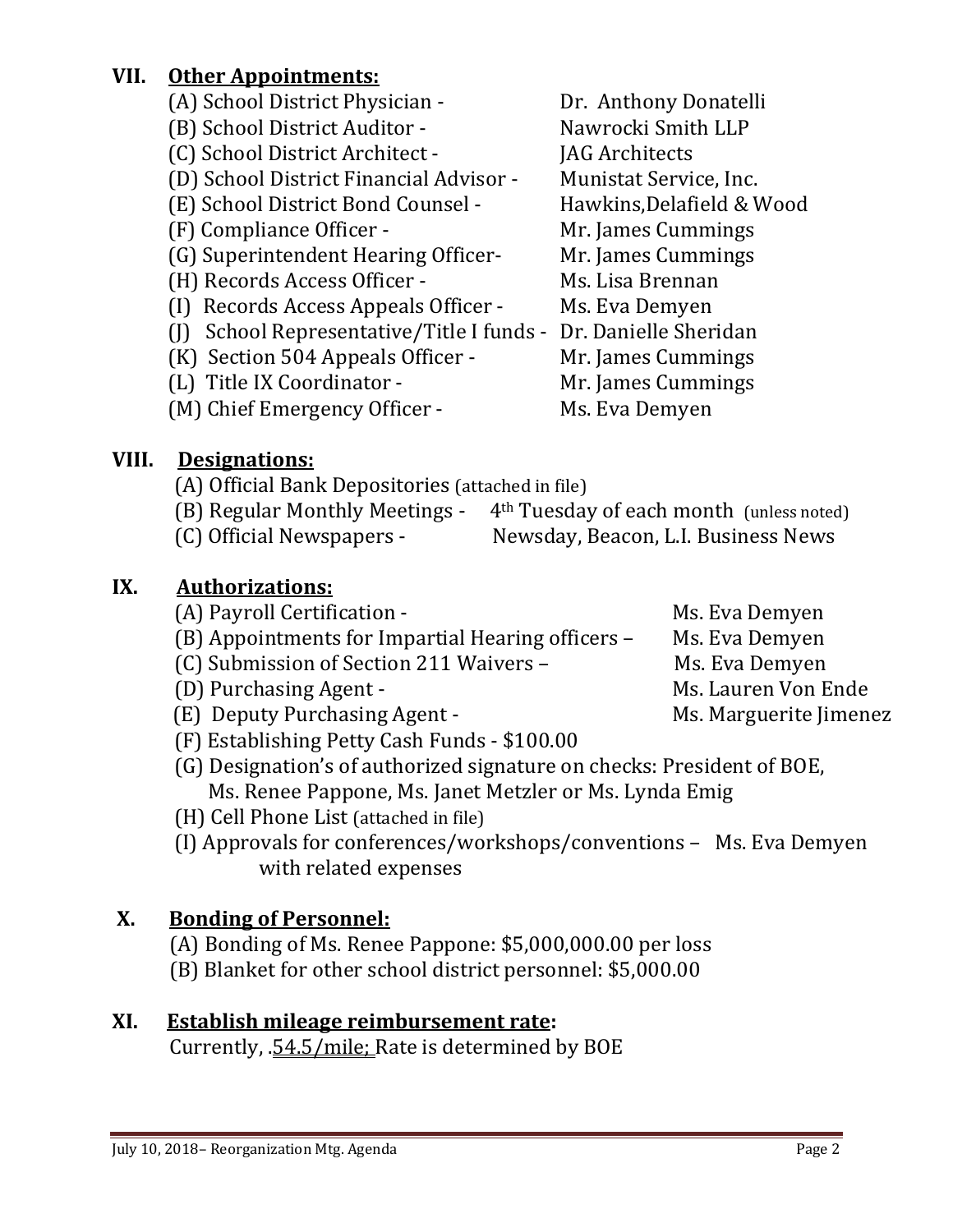## **XII. Board of Education Committee Chairperson(s):**

(A) Technology – Mr. John Gouskos<br>(B) Facilities & Grounds – Mr. Robert Marino

(B) Facilities & Grounds – Mr. Robert Marino & Mr. Al Centamore<br>(C) Special Education – Mr. Keith Rooney & Mrs. Donna Marie I (C) Special Education – Mr. Keith Rooney & Mrs. Donna Marie Elliott<br>(D) Wellness – Mrs. Donna Marie Elliott Mrs. Donna Marie Elliott

## **XIII. Appointment of Audit Committee:**

Mr. John Gouskos, Ms. Donna Gulli Grunseich, Ms. Kristine Rosales

## **XIV. Appointment of Districtwide School Safety Plan Committee:**

Ms. Marguerite Jimenez – District Office Mr. John Heeg – Robert Frost Mr. Steve Hampson – Safety Officer Mr. Robert Woolsey – Director of Facilities Ms. Kathy Ugalde – Robert Frost Ms. Donna Marie Elliott – Board of Education Mr. Dave Deprima – High School

## **XV. Dignity Act Coordinators (DACS):**

James Cummings – District Dignity Act Coordinator Craig Evans & Sandra Polichron - – Figh School<br>Philip Paniccia & Kescha Correa - Fight Robert Frost Philip Paniccia & Kescha Correa - Robert Frost<br>Shaun Mcleod & Carol Miller-Douglas - Tohn F. Kennedy Shaun Mcleod & Carol Miller-Douglas – John F. Kennedy<br>Chris Molinelli & Francine Fair – John Quincy Adams Chris Molinelli & Francine Fair – John Quincy<br>Alicia Konecny & Andrea Nelson Williams – May Moore Alicia Konecny & Andrea Nelson Williams -

## **XVI. Disclosure of Board Of Education Employers:**

| Mr. Al Centamore -          | Jomark Construction & Timberpoint Homes |
|-----------------------------|-----------------------------------------|
| Mrs. Donna Marie Elliott -  | Safety & Environmental Solutions, Inc.  |
| Mr. John Gouskos -          | JP Morgan/Chase                         |
| Ms. Donna Gulli Grunseich - | Retired                                 |
| Mr. Robert Marino -         | Verizon                                 |
| Mr. Keith Rooney -          | National Grid                           |
| Mrs. Kristine Rosales -     | Queens College – City University of NY  |
|                             |                                         |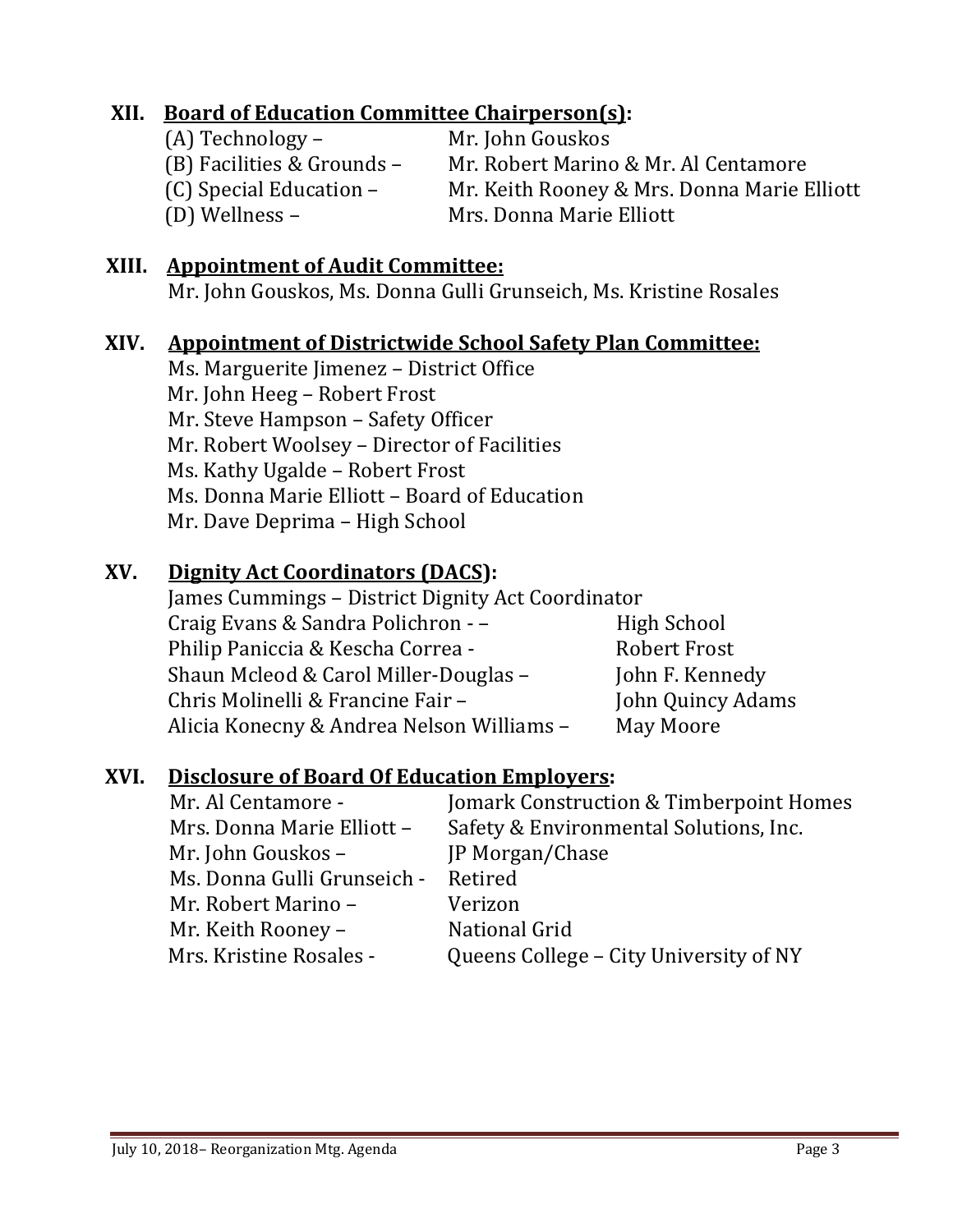# **XVII. Authorization for Petty Cash**

| John Quincy Adams School     | Mr. Christopher Molinelli | \$100.00              |
|------------------------------|---------------------------|-----------------------|
| May Moore School             | Ms. Alicia Konecny        | \$100.00              |
| John F. Kennedy School       | Ms. Susan Bonner          | \$100.00              |
| <b>Robert Frost School</b>   | Dr. Eliana Levey          | \$100.00              |
| <b>High School</b>           | Mr. Charles Cobb          | \$100.00              |
| Superintendent's Office      | Ms. Eva Demyen            | \$100.00              |
| Asst. Supt. Business         | Ms. Marguerite Jimenez    | \$100.00              |
| Asst. Supt. PPS              | Mr. James Cummings        | \$100.00              |
| District Admin. for H.R.     | Ms. Mary Reynolds         | \$100.00              |
| District Clerk               | Ms. Lisa Brennan          | \$100.00              |
| Transportation               | Ms. Pat Shea              | \$100.00              |
| <b>Buildings and Grounds</b> | Mr. Robert Woolsey        | \$100.00              |
| Social Skills Program        | Mr. James Cummings        | $$300.00$ (as needed) |
|                              |                           |                       |

# XVIII. **NEW BUSINESS:**

#### **1. COMMITTEE ON SPECIAL EDUCATION, SUBCOMMITTEE ON SPECIAL EDUCATION AND COMMITTEE ON PRESCHOOL SPECIAL EDUCATION MEMBER RECOMMENDATIONS**

*Recommend that the Board of Education approve the following resolution:*

Committee on Special Education 2018/2019

WHEREAS, the Deer Park Board of Education realizes its responsibility to provide instruction for children with disabilities in accordance with School District Policy #5230 and the Regulations of the Commissioner, Part 200 and

WHEREAS, the Committee on Special Education has the responsibility of making its recommendations available to the Board of Education regarding the identification and program placement to its children with disabilities residents age 5-21.

Now, Therefore, Be It

 $\sim$   $\sim$ 

RESOLVED, that the members of the Committee on Special Education for the 2018/2019 school year include the following personnel and residents.

| Chairperson:                          |                        |
|---------------------------------------|------------------------|
| Chairpersons and School Psychologist: | Mr. James Cummings     |
| Member (Rotational)                   | Mr. David Renahan      |
|                                       | Mr. David DePrima      |
|                                       | Ms. Theresa Ceruti     |
|                                       | Dr. Michelle Cangelosi |
|                                       | Dr. Iris Marchon       |
|                                       |                        |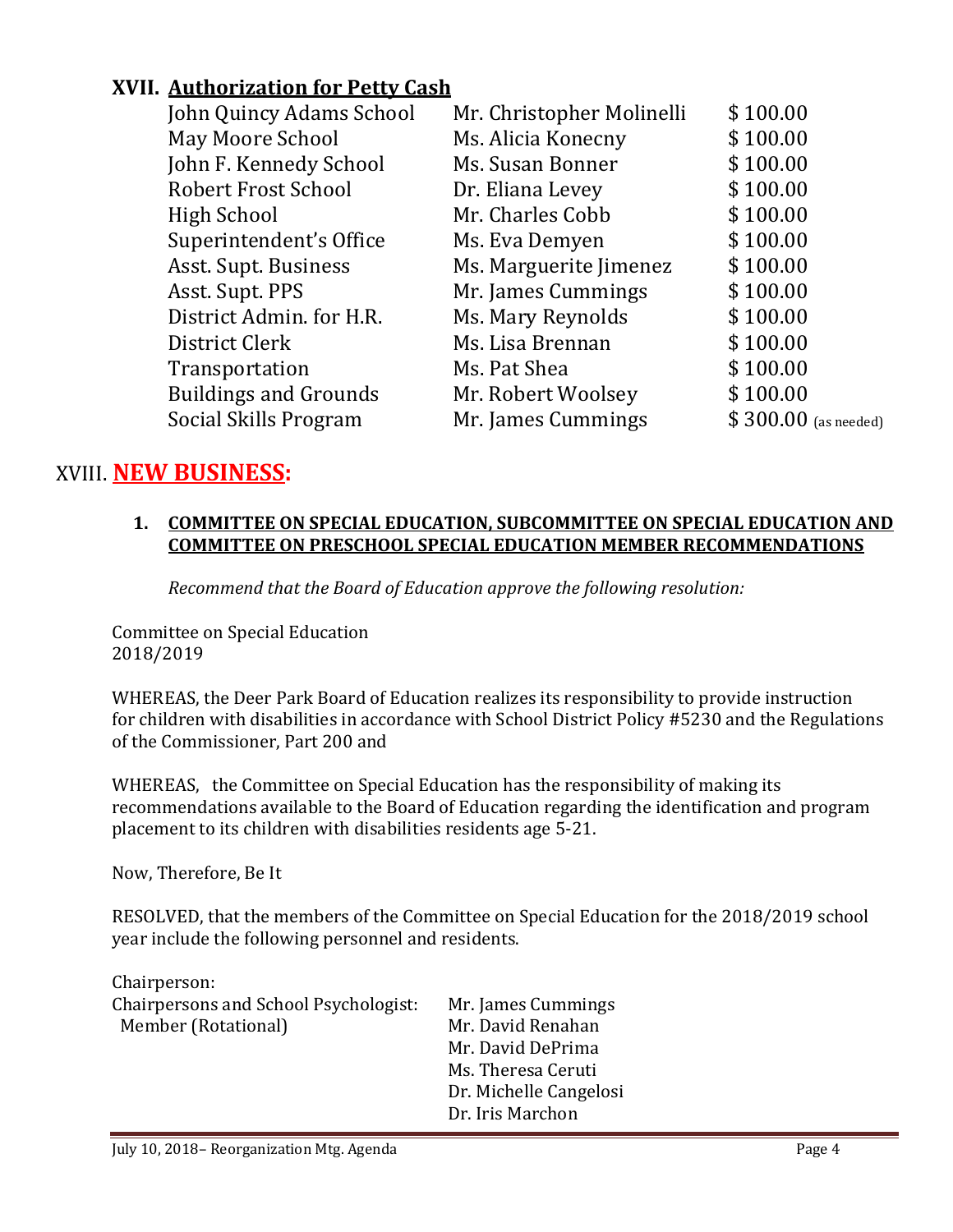|                                 | Dr. Kara Micucci<br>Ms. Susan Pawluk<br>Mr. Scott Agnew<br>Ms. Amanda Luciano<br>Ms. Mary Reynolds                                                                                                                                                                                   |
|---------------------------------|--------------------------------------------------------------------------------------------------------------------------------------------------------------------------------------------------------------------------------------------------------------------------------------|
| School District Physician:      | Dr. Anthony Donatelli                                                                                                                                                                                                                                                                |
| <b>Building Administrators:</b> | Mr. Charlie Cobb<br>Mr. Craig Evans<br>Ms. Kristen Anisis<br>Mr. Sean O'Brien<br>Ms. Eliana Levey<br>Mr. Phillip Paniccia<br>Mr. Gary Ramonetti<br>Ms. Susan Bonner<br>Ms. Kelly Benson<br>Mr. Shaun McLeod<br>Mr. Christopher Molinelli<br>Ms. Alicia Konecny<br>Ms. Heather Levine |
| <b>School Social Workers:</b>   | Ms. Sandra Polichron<br>Ms. Kescha Correa<br>Ms. Carol-Miller Douglas<br>Ms. Francine Fair<br>Ms. Chenoa Mattila<br>Ms. Andrea Nelson Williams<br>Mr. James Petti                                                                                                                    |
| Committee on Special Education  |                                                                                                                                                                                                                                                                                      |

2018/2019 Parent Members and Surrogates

Upon Request

The Committee will also include the following representatives of the student and of the School District

- A Special Education Teacher
- A Regular Education Teacher
- The parent(s) or legal guardian(s)
- Any related services providers
- The student (when appropriate)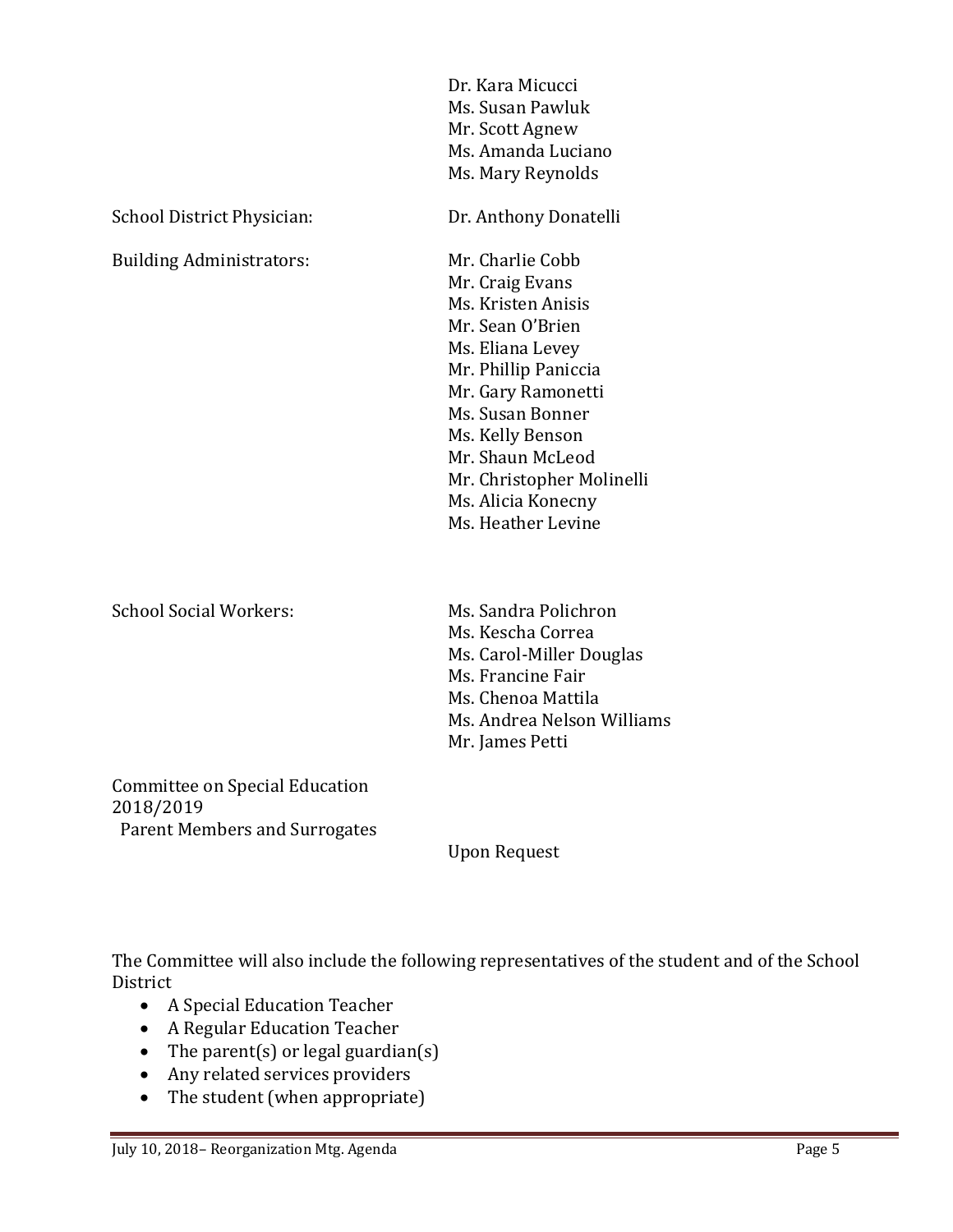Subcommittee on Special Education 2018/2019

WHEREAS, the Deer Park Board of Education realizes its responsibility to provide instruction for the children with disabilities in accordance with School District Policy #5230 and the regulations of the Commissioner, Part 200, and

WHEREAS, the Committee on Special Education has the responsibility of making its recommendations available to the Board of Education regarding the identification and program placement of its children with disabilities residents age 5-21.

Now, Therefore, Be It

RESOLVED, that the members of the Committee on Special Education Subcommittee shall include: Subcommittee Chairpersons/School Psychologists:

|                                 | Mr. David Renahan<br>Ms. Theresa Ceruti<br>Dr. Michelle Cangelosi<br>Dr. Iris Marchon<br>Dr. Kara Micucci<br>Ms. Susan Pawluk<br>Mr. David DePrima<br>Ms. Amanda Luciano<br>Ms. Mary Reynolds<br>Mr. Scott Agnew                                                                     |
|---------------------------------|--------------------------------------------------------------------------------------------------------------------------------------------------------------------------------------------------------------------------------------------------------------------------------------|
| School District Physician:      | Dr. Anthony Donatelli                                                                                                                                                                                                                                                                |
| <b>Building Administrators:</b> | Mr. Charlie Cobb<br>Mr. Craig Evans<br>Ms. Kristen Anisis<br>Mr. Sean O'Brien<br>Ms. Eliana Levey<br>Mr. Phillip Paniccia<br>Mr. Gary Ramonetti<br>Ms. Susan Bonner<br>Ms. Kelly Benson<br>Mr. Shaun McLeod<br>Mr. Christopher Molinelli<br>Ms. Heather Levine<br>Ms. Alicia Konecny |
| Social Workers:                 | Ms. Sandra Polichron<br>Ms. Kescha Correa<br>Ms. Carol Miller-Douglas<br>Ms. Francine Fair<br>Ms. Chenoa Mattila<br>Ms. Andrea Nelson Williams<br>Mr. James Petti                                                                                                                    |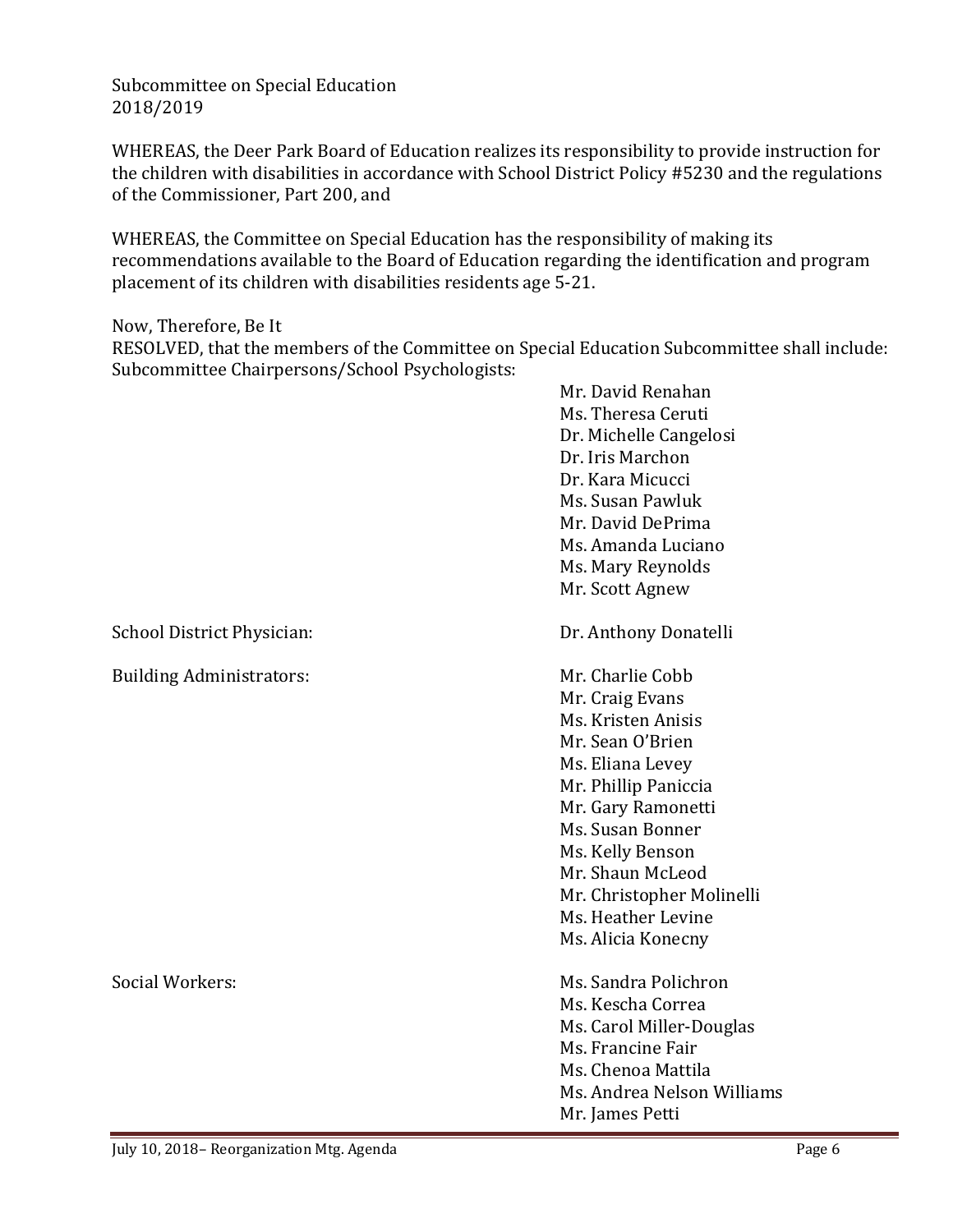Subcommittee on Special Education 2018/2019 Parent Members Upon request

The Committee will also include the following representatives of the student and of the School **District** 

- A Special Education Teacher
- A Regular Education Teacher
- The parent(s) or legal guardian(s)
- Any related services providers
- The student (when appropriate)

Committee on Preschool Special Education 2018/2019

WHEREAS, the Deer Park Board of Education realized its responsibility to provide a Committee on Preschool Special Education for its preschool children with disabilities in accordance with Chapter 243 and the amended Regulations of the Commissioner, Part 200, and

WHEREAS, the Committee on Preschool Special Education has the responsibility of making its recommendations available to the Board of Education regarding the identification and program placement of preschool children with disabilities residents Age 3 and 4.

Now, Therefore, Be it

RESOLVED, that the members of the Committee on Preschool Special Education for the 2018/2019 school year include the following personnel and residents:

| District Administration          | Mr. David Renahan  |
|----------------------------------|--------------------|
| Chairperson: School Psychologist | Mr. David DePrima  |
|                                  | Ms. Sue Pawluk     |
|                                  | Ms. Theresa Ceruti |
|                                  | Ms. Amanda Luciano |
|                                  | Mr. Scott Agnew    |
| Parent Members and Surrogates    |                    |
|                                  | Upon Request       |

The CPSE Committee will also include the following:

- Regular Education Teacher or Related Services Provider (of the student)
- Representative from local education agency
- The Parent(s) or legal guardian(s) of the child
- If appropriate, a representative from the Department of Mental Health (not required for a quorum)
- Representative from Early Intervention (if appropriate)
- Individual who can interpret evaluation results (may be selected from individuals listed above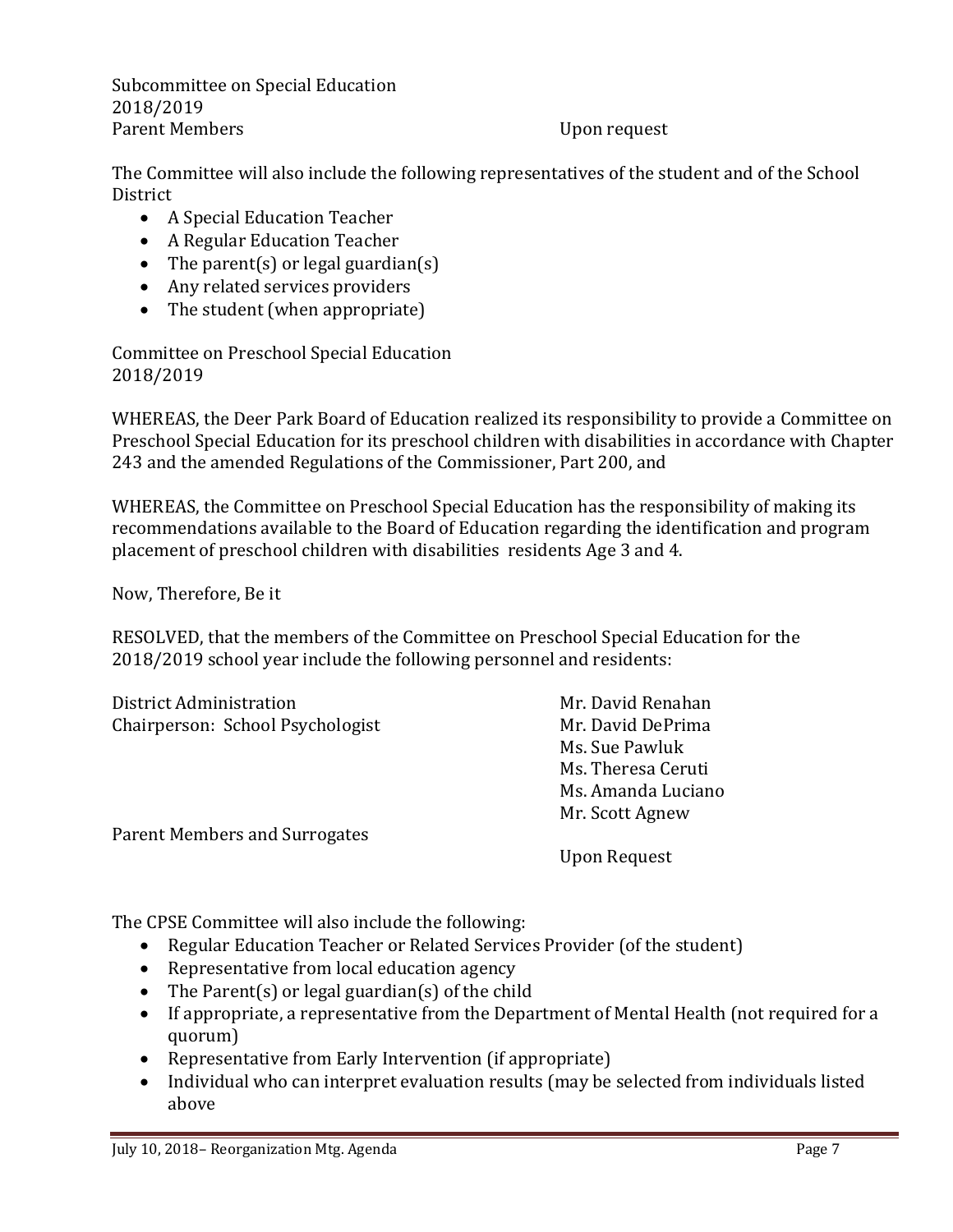### **2. 2018-2020 SPECIAL EDUCATION DISTRICT PLAN**

*Recommend that the Board of Education approve the following resolution:*

**RESOLVED**, that the Deer Park School District is committed to the development and implementation of an appropriate education plan for students with disabilities who reside in the Deer Park School District (Pre-K to grade 12) and,

**RESOLVED**, that the Deer Park Board of Education adopt this Special Education Plan for the 2018-2020 school years, and

**BE IT FURTHER RESOLVED**, that the President of the board of Education shall sign this plan.

### **3. 2018-2019 PROFESSIONAL DEVELOPMENT PLAN**

*Recommend that the Board of Education approve the following resolution:*

**RESOLVED,** that the Board of Education of the Deer Park Union Free School District approve the planning and implementing of the Deer Park Professional Development Program as an ongoing endeavor shared by the Deer Park Teachers' Association, its' constituants, administration, higher education representatives and parents, and

**FURTHER RESOLVED**, that the Superintendent of Schools shall sign the Statement of Assurances for this plan to become effective immediately.

### **4. 2018-2019 DISTRICT WIDE SCHOOL SAFETY PLANS & BUILDING LEVEL EMERGENCY RESPONSE PLANS**

*Recommend that the Board of Education approve the following Resolution:*

**RESOLVED**, that the Board of Education approve the planning and implementing of the districtwide safety plans and building level emergency response plans.

### **5. CODE OF CONDUCT**

*Recommend that the Board of Education approve the following Resolution:*

**RESOLVED,** that the Board of Education approve the Code of Conduct as accepted and adopted by the Board of Education and placed in the Board of Education policy manual.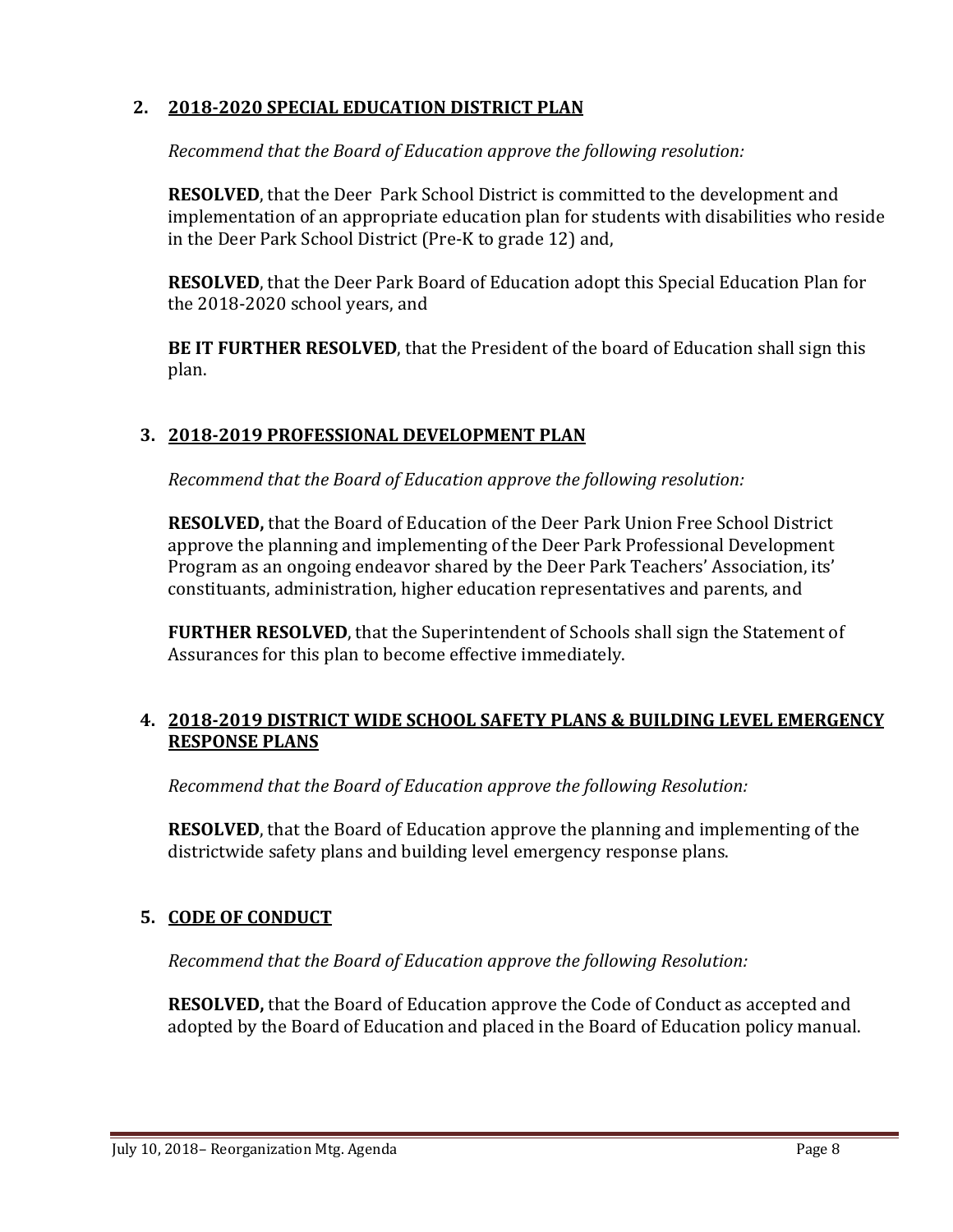### **6. SPECIAL EDUCATION PERSONNEL - POLICY #4321.14**

*Recommend that the Board of Education approve the following resolution:*

**RESOLVED**, that the Board of Education approve the Special Education Personnel policy and that it be included in the Board of Education policy manual.

### **7. STUDENT ATTENDANCE POLICY - POLICY#5100**

*Recommend that the Board of Education approve the following resolution:*

**RESOLVED**, that the Board of Education approve the Student Attendance policy and that it be included in the Board of Education policy manual.

### **8. DISCLOSURE OF WRONGFUL CONDUCT - POLICY #9645**

*Recommend that the Board of Education approve the following resolution:*

**RESOLVED**, that the Board of Education approve the Disclosure of Wrongful Conduct (whistleblower policy) policy and that it be included in the Board of Education policy manual.

### **9. ADOPTION OF BYLAWS AND STATEMENTS OF POLICY**

*Recommend that the Board of Education approve the following resolution:*

**RESOLVED**, that the Bylaws and Statements of Policy of the Board of Education, of the Deer Park Union Free School District, Deer Park, NY, as presented, be and hereby adopted and approved, effective July 1, 2018 through June 30, 2019, subject to such amendment as may be ordered by the Board.

#### **10. 2018-2019 HOMELESS LIASONS**

*Recommend that the Board of Education approve the following resolution:*

**RESOLVED**, that the following staff are approved as Homeless Liasons for the 2018-2019 school year:

Mr. James Cummings – Asst. Superintendent for PPS Mr. Jim Petti – District Attendance Teacher Ms. Andrea Nelson- Williams & Ms. Chenoa Ludwig – High School Social Workers Ms. Kescha Correa – Robert Frost Social Worker Ms. Carol Miller-Douglas – John F. Kennedy Social Worker Ms. Francine Fair – John Quincy Adams Social Worker Ms. Sandra Polichron – May Moore Social Worker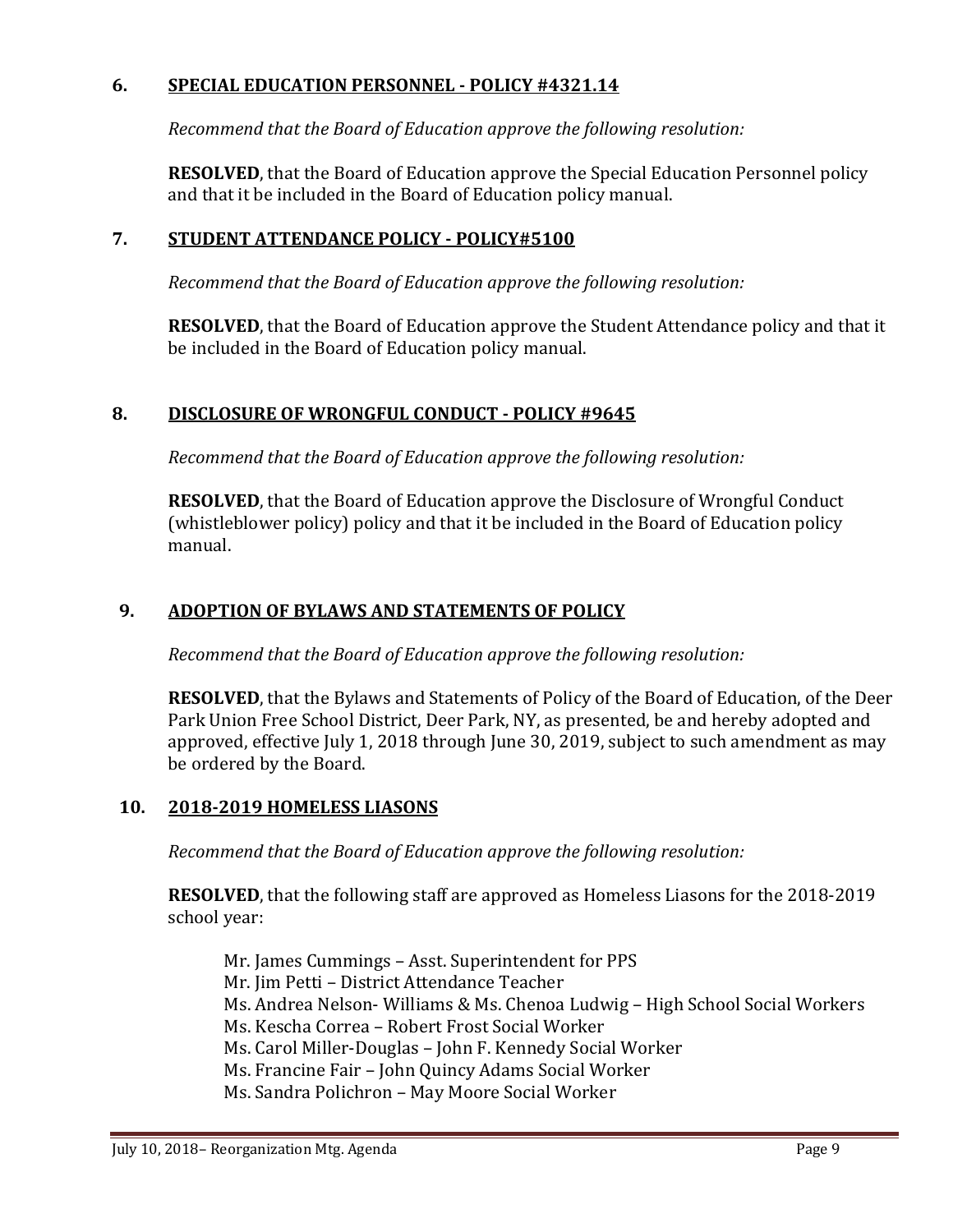#### **11. JOINT MUNICIPAL COOPERATIVE BIDDING PROGRAM FOR GENERAL SERVICES AND SUPPLIES (2018-2019)**

#### *Recommend that the Board of Education approve the following Resolution:*

WHEREAS, various educational and municipal corporations located within the State of New York desire to bid jointly for generally needed services and standardized supply and equipment items; and

WHEREAS, the Deer Park Union Free School District, an educational/municipal corporation (hereinafter the "Participant") is desirous of selectively participating with other educational and/or municipal corporations in the State of New York in joint bidding in the areas mentioned above pursuant to General Municipal Law § 119-o and Education Law Section 1950; and

WHEREAS, the Participant is a municipality within the meaning of General Municipal Law § 119-n and is eligible to participate in the Board of Cooperative Educational Services, First Supervisory District of Suffolk County (hereinafter Eastern Suffolk BOCES) Joint Municipal Cooperative Bidding Program (hereinafter the "Program") in the areas mentioned above; and

WHEREAS, the Participant acknowledges receipt of the Program description inclusive of Eastern Suffolk BOCES' standard bid packet and the general conditions relating to said Program; and

WHEREAS, with respect to all activities conducted by the Program, the Participant wishes to delegate to Eastern Suffolk BOCES the responsibility for drafting of bid specifications, advertising for bids, accepting and opening bids, tabulating bids, awarding the bids, and reporting the results to the Participant.

BE IT RESOLVED that the Participant hereby appoints Eastern Suffolk BOCES to represent it and to act as the lead agent in all matters related to the Program as described above; and

BE IT FURTHER RESOLVED that the Participant hereby authorizes Eastern Suffolk BOCES to place all legal advertisements for any required cooperative bidding in Newsday, which is designated as the official newspaper for the Program; and

BE IT FURTHER RESOLVED that a Participant Meeting shall be held annually consisting of a representative from each Program Participant. Notice of the meeting shall be given to each representative at least five (5) days prior to such meeting; and

BE IT FURTHER RESOLVED that an Advisory Committee will be formed consisting of five to ten representatives of Program Participants for a term of three (3) years as authorized by General Municipal Law §119-o.2.j.

BE IT FURTHER RESOLVED that this Agreement with the Participant shall be for a term of one (1) year as authorized by General Municipal Law §119-o.2.j.

BE IT FURTHER RESOLVED that the Participant agrees to pay Eastern Suffolk BOCES an annual fee as determined annually by Eastern Suffolk BOCES to act as the lead agent for the Program.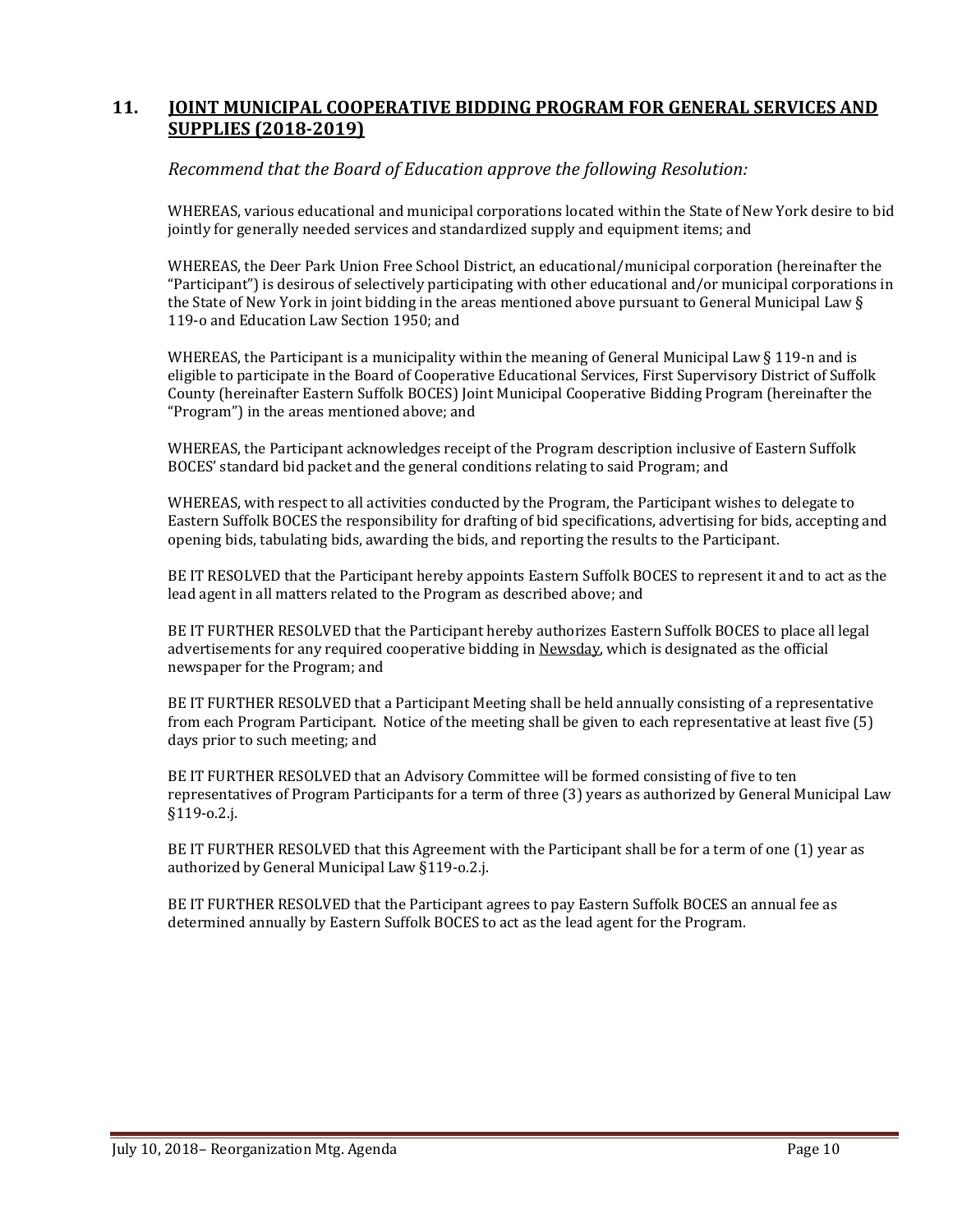#### 12. **CORRECTIVE ACTION PLAN**

*Recommend that the Board of Education approve the following resolution:*

**RESOLVED**, that the Board of Education approve the Corrective Action Plan for the Risk Assessment update for the fiscal year ended June 30, 2017.

### **13. DONATION TO THE S/E DEPARTMENT AT JFK SCHOOL**

*Recommend that the Board of Education approve the following resolution:*

**RESOLVED,** that the Board of Education approve the following donation of the following equipment from Realty Direct NY to be used in the S/E Department at JFK school.

- $\triangleright$  Two (2) fitter sitter
- $\triangleright$  Four (4) pedals

### **14. MONETARY DONATION TO JOHN QUINCY ADAMS FROM STOP & SHOP**

*Recommend that the Board of Education approve the following resolution:*

**RESOLVED**, that the Board of Education approve a donation of \$2,025.15 from the A+ rewards program from Ahold.

#### **15. DISPOSAL OF I.T. EQUIPMENT**

*Recommend that the Board of Education approve the following resolution:*

**RESOVLED,** that the Board of Education approve the disposal of the following equipment as it is outdated and/or beyond repair.

 86 computer, 6 laptops, 20 monitors, 86 keyboards, 86 mouse, 23 printers, 4 cash registers, 2 televisions, 21 projectors, 2 smart tables and 4 boxes of wires

#### **16. DISPOSAL OF ENL TEXTBOOKS**

*Recommend that the Board of Education approve the following resolution:*

**RESOVLED,** that the Board of Education approve the disposal of obsolete textbooks from the ENL department (list in file) as they are outdated, not useable and no longer support curriculum initiatives.